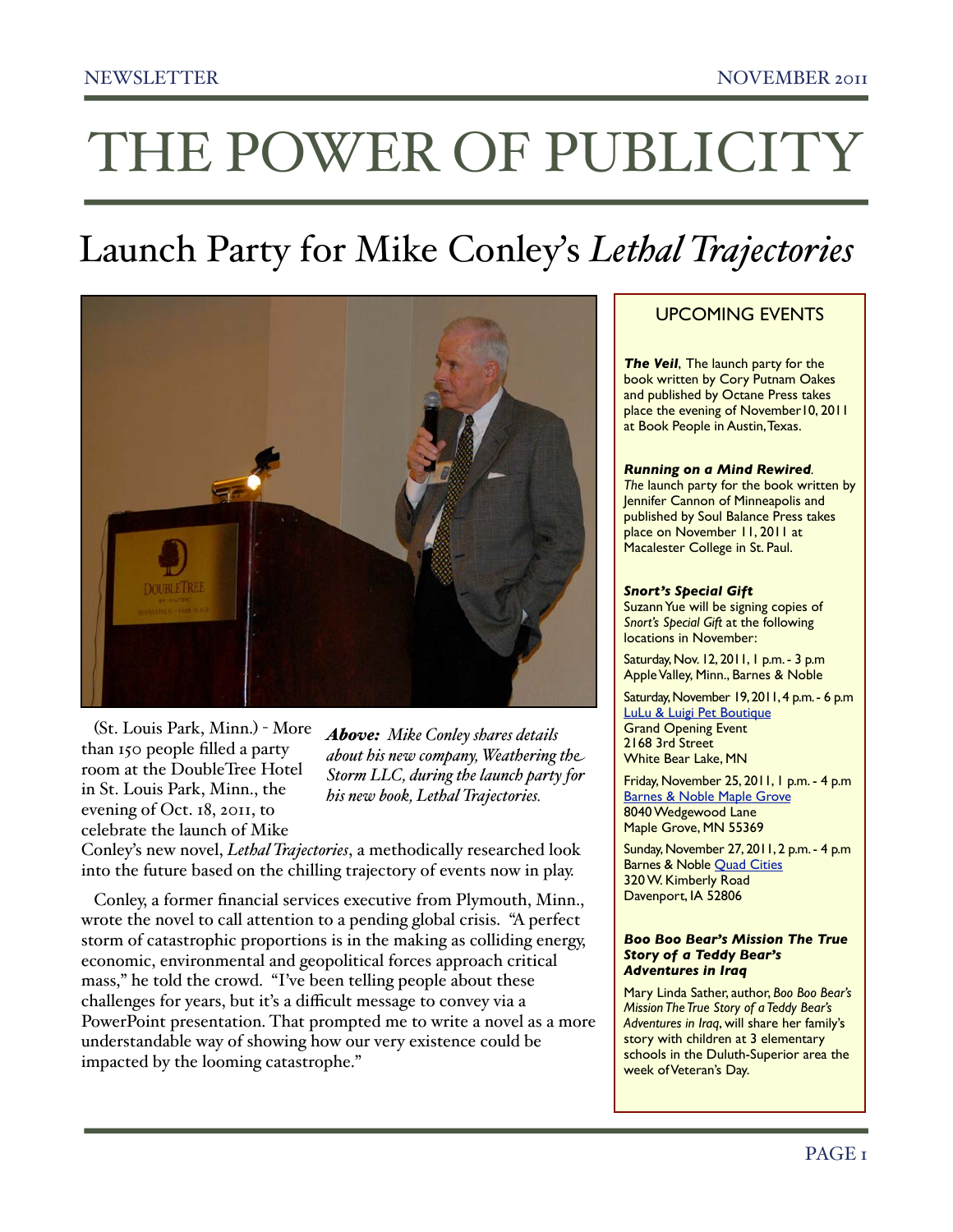*Lethal Trajectories* takes place in the year 2017. In the story, a conflict over oil has brought China and Japan to the brink of war – igniting a global chain reaction; the Saudi government is overthrown by a regime using oil as an economic weapon of mass destruction to blackmail the world. The chaos is compounded by terrifying new climate change information, a floundering global economy and a terminally ill U.S. president. A traumatized citizenry seeks answers as the two superpowers, China and the United States, decide whether to approach this perfect storm as friends or adversaries.





Conley's characters – world leaders, opinion

makers and everyday citizens – graphically portray the challenges we might someday face. He has differentiated his novel from others by including 35 pages of research notes and a selected bibliography for the more than casual reader.

 After explaining the plot of his book, inspired by such great storytellers as Tom Clancy and Vince Flynn, Conley went on to introduce his new Web-based company. *Weathering the Storm LLC* ([www.weatheringthestorm.net](http://www.weatheringthestorm.net)) is intended to proactively respond to the challenges covered in his book. Conley closed his presentation by introducing several organizations now engaged in addressing these challenges. The

Center for Energy and Environment (CEE); Will Steger

Foundation; EnerChange; Great Plains Institute; and Summit Academy OIC all had display tables at the reception .

 "Sadly, it might take such a catastrophe to ignite the nation, end the ideological gridlock and create the political will needed to effectively respond. For now, we are running on auto-pilot, oblivious to the dangers ahead and content with quick fixes and easy solutions – a sure prescription for disaster. Hopefully, this book will open a few eyes and spur folks into action while there is still time," Conley said.

 *Lethal Trajectories was published by Beaver's Pond Press and retails for \$24.95. The book is available for purchase through the author's website, [www.WeatheringTheStorm.net](http://www.WeatheringTheStorm.net) and direct from the publisher: [www.BeaversPondBooks.com](http://www.BeaversPondBooks.com)*.



#### UPCOMING SEMINARS AND WORKSHOPS FOR AUTHORS

#### RMA Publicity to Lead Community Education Class on Book Marketing in November

 Authors interested in learning the basics about book marketing can sign up for a class being taught by Marketing &PR Consultant/Publicist Rachel M. Anderson.

[How to Market Your Self](http://www.slpcommunityed.org/insight/registry/classinfo.asp?courseID=7897&catID=)-Published Book

St. Louis Park, Minn., Community Education November 7, 2011 7:00 p.m. – 9:00 p.m. Lenox Community Center 6715 Minnetonka Blvd. St. Louis Park, MN 55426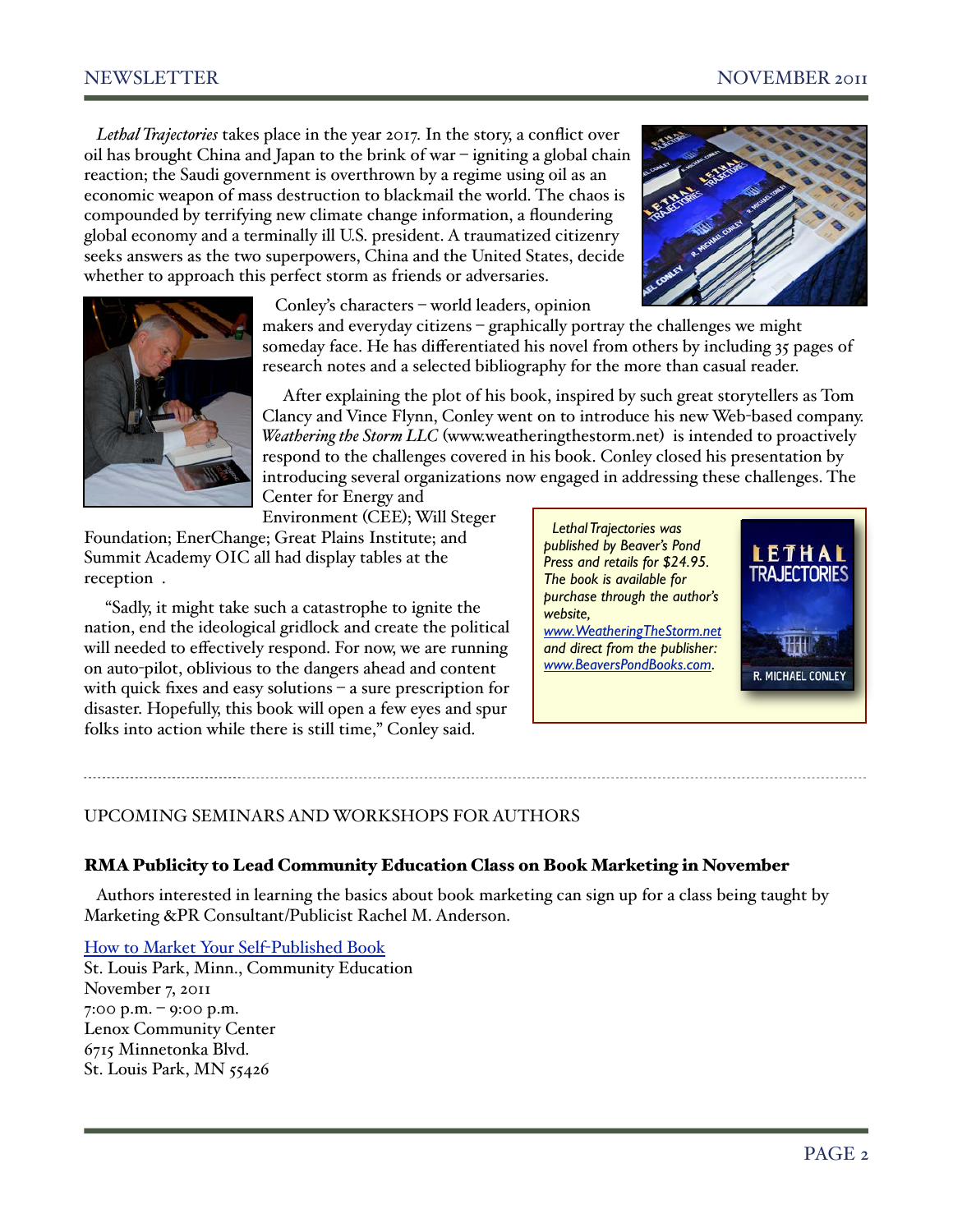#### OCTOBER EVENTS & MEDIA PLACEMENTS

#### Snort's Special Gift Goes into a Second Printing



Sales of *Snort's Special Gift*. written by Suzann Yue of Wayzata, Minn., were so strong in October the book went into a second printing, just a month after being released by Beaver's Pond Press.

Snort's Special Gift. is the story of how Suzann's family said goodbye to their beloved Boxer, Snort, and how they keep her memory alive every day. The book has been a big hit with veterinarian's offices. Several have purchased multiple copies that will be given to patients'

families when the time comes for them to say goodbye to their pet.



 On October 9, 2011, Suzann was a guest on the Katie K9 show on 107.1. The topic that day was dealing with pet loss.

 On October 22, 2011, she and her daughter, Savy, the main

character in the book, appeared on KARE 11 News Saturday. Anchorman Eric Perkins said on air, "The illustrations jump off the page. They are phenomenal…. This will help in the healing process. It really is a moving story."

 Later that day, Yue participated in a well attended signing at the HarMar Mall Barnes and Noble in Roseville, Minn.

 Also in October, the book received a gold medal in the picture book category of the Mom's Choice Awards and a silver medal in the Moonbeam Children's Book Awards in the category of religion and spirituality.



*Above: Suzann Yue and her daughter, Savy, appeared on KARE 11 Saturday with Eric Perkins on Oct. 22, 2011, to talk about their new book.*

More information about the book and Suzann's upcoming events can be found at [www.SuzannYue.com](http://www.SuzannYue.com) (or on page 1 of this newsletter).

#### E-book Now Available for On the Sunny Side of the Street



 November is National Alzheimer's Awareness Month, a time to increase awareness about Alzheimer's Disease and what the Alzheimer's Association is doing to advance research and help patients, their families and caregivers.

 It's a cause near and dear to the hearts of everyone who has traveled an Alzheimer's journey with a parent or other loved one, including Christine Fournier of New Brighton, Minnesota. She lost her mother, Helen Winter LaCaze, to the disease in 1996.

 Her memoir about the journey she traveled, *On the Sunny Side of the Street*, was originally published in 2002, and recently re-released as both a print and eBook. While originally written as a way to help the author recover from her loss, the book is also a tribute to

LaCaze and a guidebook for those traveling a similar journey.

 *On the Sunny Side of the Street. An Alzheimer's Journey* is available from BeaversPondBooks.com, BarnesandNoble.com and Amazon.com. The print book retails for \$18.95. The eBook version sells for \$9.99.

A portion of the proceeds from book sales will be donated to organizations that are searching for a cure for Alzheimer's disease.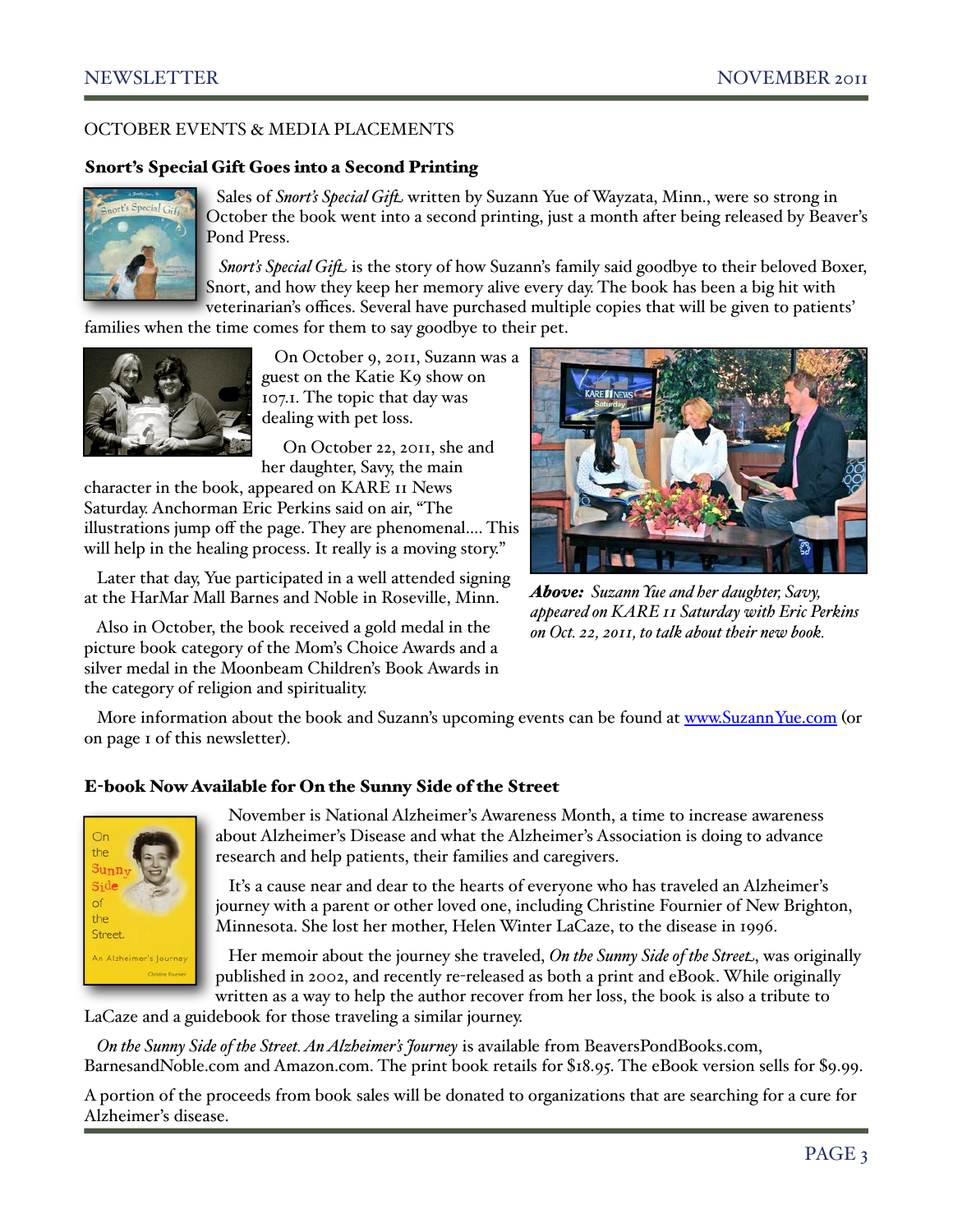#### COR Retreat Has a Booth at the American Diabetes Association Expo



 It hasn't been around long, but COR Retreat – A Food Recovery Program offered at the McIver Center in Wayzata, Minn., is starting to make a name for itself. Hundreds of people visited the COR Retreat booth at the American Diabetes Association Expo at the Minneapolis Convention Center on October 15, 2011.

 Past Retreat attendees staffed the booth. In addition to answering the questions of everyone who stopped by, they handed out informational flyers, as well as copies of "Filling a Need – Nordstrand follows up on a successful career by starting a retreat for people who like him are addicted

to food." The article, written by reporter Bill Stieger, was published by the Highland Villager newspaper a few days before the event – on October 12, 2011.

 Dozens of copies of Nordstrand's award-winning book, Living with the Enemy, were sold at the show. To learn more about this low-cost program that helps people battling food addiction, log on to [www.cormn.org.](http://www.cormn.org)

#### Award-Winning Author Marilyn Jax Leads Mystery Writer's Workshop



*Above: The students at Marilyn Jax's Mystery Writer's Workshop took copious notes the evening of Oct. 26, 2011.* 

 Award-winning mystery writer Marilyn Jax shared what she has learned about writing a riveting mystery with a classroom filled with students on Oct. 26, 2011 in St. Louis Park, Minnesota.

 She has led numerous Mystery Writer's Workshops in the past, but this was her first time teaching community education. "The class was great. Edge-of-the-seat learning, while having a fun time. Students were eager to absorb the components of riveting mystery writing, asked great questions, and each participant seemed excited to try his or her hand at crafting an intriguing mystery," said Jax.

 Questions raised by the students led to discussion on publishing choices, eBook formatting, marketing and competition, structuring a mystery novel

and more. Jax shared her wisdom from experience. She has written two award-winning mysteries. *Road to Omalos* and *The Find* follow the adventures of private detectives Claire Caswell and Gaston Lombard. She is currently in the process of finishing up her third novel in the series. Sapphire Trails is due out early next year.

#### *The Fractured Life of 3743*



Rob Cabitto, author of *The Fractured Life of 3743*, was interviewed by reporter Paul Groessel for an [article](http://mnsun.com/articles/2011/10/26/eden_prairie/news/ep27book.txt) that appeared in the Eden Prairie edition of the MN Sun newspaper. He was talked about his book on WJON-AM Radio in St. Cloud, Minn.

#### *The Best Possible World – A Search for the Nature of Heaven*



Kelly McCleary, author of *The Best Possible World – A Search for the Nature of Heaven*, also kicked off the promotional campaign for her book in October. She appeared on the Jay Caldwell show on WJON-AM Radio, St. Cloud on October 31, 2011.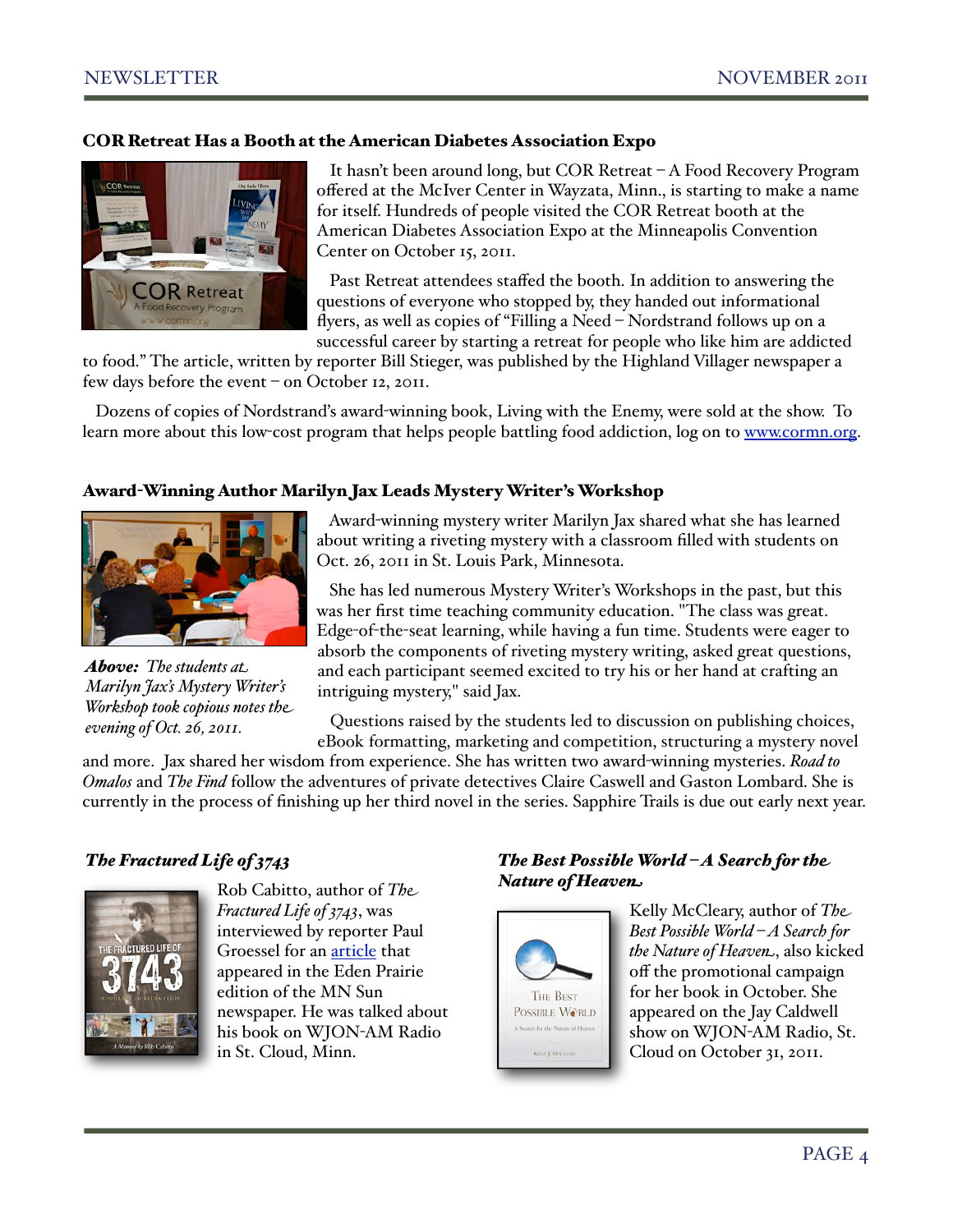ALSO IN OCTOBER . . .

- RMA Publicity was one of the sponsors of this year's Twin Cities Book Festival held on Saturday, October 15, 2011, on the Minneapolis Community and Technical College campus in downtown Minneapolis. Thank you to everyone who stopped by our booth to chat and learn more about book publicity.
- Rachel M. Anderson spoke at the Midwest Independent Book Publisher's Association's monthly meeting on October 12, 2011. The topic of discussion was the value of applying for book awards and how to capitalize when a book is named a winner.

#### MEDIA OPPORTUNITIES

If your book is easily relatable to any of the events below that are observed in October or November RMA Publicity may be able to help you get media coverage.

#### **November Media Opportunities**

American Diabetes Month Aviation History Month Diabetic Eye Disease Month Lung Cancer Awareness Month National Adoption Month National AIDS Awareness Month National Alzheimer's Disease Awareness Month National Family Caregivers Month National Inspirational Role Models Month National Long-term Care Awareness Month National Marrow Awareness Month

#### **Other dates observed in November….**

National Author's Day – Nov. 1 Use Your Common Sense Day – Nov. 4 National Young Reader's Week – Nov. 7-11 National Parents as Teacher's Day – Nov. 8 Veteran's Day – Nov. 11 American Education Week Nov. 13-19 World Kindness Day – Nov. 13 National Girl's Day – Nov. 14 National Great American Smokeout Day – Nov. 17 National Flossing Day – Nov. 25

\* Source: 2011 Chase Book of Events

#### **December Media Opportunities**

National Drunk and Drugged Driving Prevention Month Safe Toys and Gifts Month Spiritual Literacy Month Worldwide Food Service Safety Month

#### **Other dates observed in December….**

Special Education Day – Dec. 2 Gluten Free Baking Week – Dec. 18 – 24

# RMAPublicity